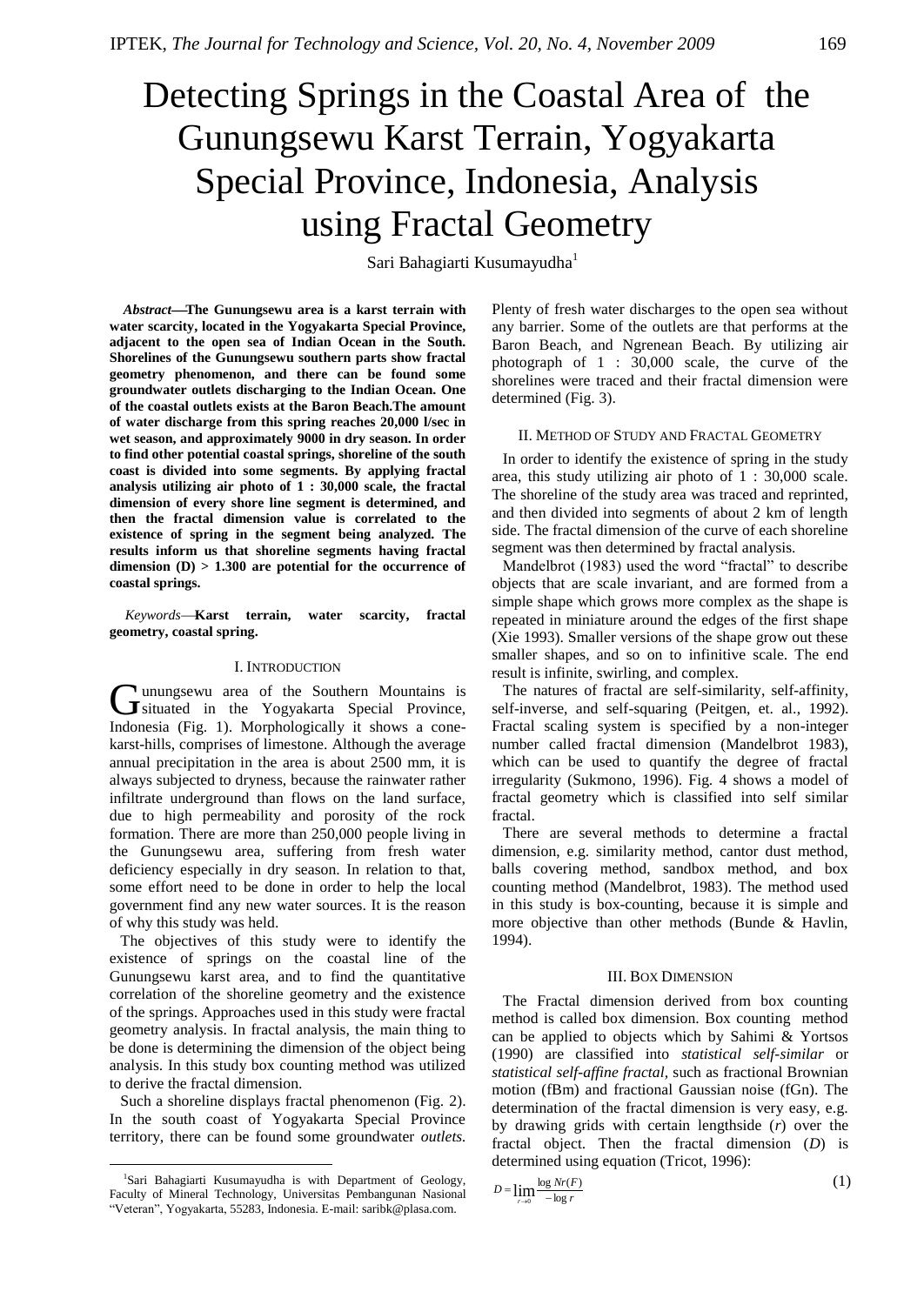*n*

 $\rightarrow \infty$ 

*r* 0

where  $Nr(F)$  is the number of boxes that cover the fractal set  $(F)$ , and  $r$  *i*s the length of the box side (Fig. 5).

The computation of *Nr(F)* is repeated by changing the length of the box side (*r*), so that *r* approaches zero. *Nr(F)* values and *r* are plotted on a log-log graph to derive the fractal dimension, e.g., the slope of the plot (Tricot 1996).

When F is a curve shaped fractal object, and Pn is the length of the "n" polygonal sequence of F, the length of the fractal object L(F) will be (Tricot, 1996):  $(2)$ 

$$
L(F) = \lim_{h \to 0} L(P_n) \tag{2}
$$

When it is computed by *box counting method*, with the length of box side = r, and  $Nr(F)$  is the sum of boxes covering F, the length of the fractal curve will be (Tricot, 1996):

$$
L(F) = \lim_{h \to 0} Nr(F) \tag{3}
$$

#### IV. GEOLOGY AND HYDROGEOLOGY OF THE GUNUNGSEWU AREA

The Gunungsewu Area morphometrically can be classified into a cone karst hills, and the karstification stage is categorized as mature stadium. Based on Physiographic classification (Van Bemmelen, 1949), this hillic area belongs to the Southern Mountains of Central Java which consist of three subzones, i.e., the Baturagung Range, the Panggung Massive, and the Plopoh Range in the north; the Wonosari Plateau in the central area; and the Gunungsewu subzone in the south.

A group of volcanic deposits, which consist of tuffaceous sandstone, lava, and breccia of Oligocene to early Miocene called the Besole Group, occupy the bottom part of the Gunungsewu stratigraphy. This basement at the northwestern part of the study area is overlain by marl of the Sambipitu Formation, while at the northeastern part is overlain by tuffaceous-marly limestone of the Oyo Formation. On the upper part of these rocks, there is the Gunungsewu limestones of middle to late Miocene age (Suyoto 1994). The Gunungsewu limestone is also called Wonosari Formation. It is overlain by marl of the Kepek Formation, alluvial, and Holocene volcanic deposits of Mount Merapi (Kusumayudha et al., 2000).

There are two different lithofacieses constituting the Gunungsewu limestones, i.e. *bioclastic* and *reefs.* In the field, the limestones perform two general factual characteristics; these are either karstic when the limestones are physically massive and hard, or chalky/calichic when the limestones are brittle and soft. In general, the limestones stratification gently inclines southward. The region is also dissected by faults that strike northwest-southeast and northeast-southwest. A syncline exists in the center part with a northeast trend axis, as can be indicated in the geological map of the study area (Fig. 6).

According to Kusumayudha et al. (1997, 1998, 2000), limestones in the Gunungsewu area develop two types of aquifers, karstic and non-karstic. The karstic aquifer with conduit flow is composed of karstified limestones, whereas the non-karstic aquifer with diffuse flow is composed of calichified limestones (caliche). Configuration of the basement of the Gunungsewu area performs subsurface highs and lows, ridge and basin.

This performance creates groundwater devides. Based on this hydrodynamic devides, the hydrogeologic system of the Gunungsewu area can be divided into 3 (three subsystems), they are Panggang subsystem, Wonosari-Baron subsystem, and Sadeng subsystem (Kusumayudha, 2002). The hydrogeologic map of the Gunungsewu area is shown in Fig. 7.

In the northern part of the Gunungsewu area, where *bioclastic* limestones occur, the water table is  $5 - 10$  m deep. This depth of water table increases abruptly to 150 m or more in the south, where it is underlain by *reef* limestones. The presence of caliche commonly results in the occurrence of perched aquifer. Areas of shallow groundwater and areas of deep groundwater in the study area are in general separated by faults, which act as seals. Some other specific hydrogeologic condition of the Gunungsewu area is the existences of surface flows sink, subsurface drainage, and outlets in the coastal area to Indian Ocean. The largest outlet has rate ranges from 4000 – 21000 l/sec. There is also a presumed groundwater discharge through undersea spring (Kusumayudha et al., 2000, 2008).

#### V. RESULTS OF THE ANALYSIS

Results and analysis of all shorelines segments being studied can be seen in the Table 1. It shows that some shoreline segments in the south part of the Gunungsewu area have various value of fractal dimensions. The fractal dimensions of the curve of the shorelines are determined by using box counting method. There is a significant different result between the fractal dimensions of the Sepanjang beach and Baron beach. Sepanjang beach fractal dimension is 1.239  $\pm$  0.01, while the fractal dimension of Baron beach is 1.665  $\pm$  0.01. Plots of the two box counting application on the beaches are shown in Fig. 8 and Fig. 9, while Shoreline segments with fractal dimension (D) higher than 1.30 is potential to the existence of coastal spring, whereas on the segments with fractal dimension less than that, spring is absent. Figures 10, 11, and 12 show beaches those the shorelines have been analyzed, they are Ngungap beach, Baron beach, and Sepanjang beach.

After being verified, it can be concluded that there is a positive correlation between fractal dimension (D) of the shoreline and the existence or the water flow rate of coastal springs. The higher the fractal dimension value of the shorelines, the larger the flow rate amount of the outlets.

#### VI. DISCUSSIONS

Karst is a diagenetic facies, an overprint in sub-areally exposed carbonate bodies, produced and controlled by dissolution, erosion, and migration of carbonates by meteoric water (Esteban, 1979). The lithology composing karst system is mainly limestones. As it is mentioned in the previous elaboration, the study area geologically consists of limestones of Wonosari Formation. Limestone is easy to be dissolved by acidic water. In the karst area, dissolution of limestone is much triggered by the presence of  $CO<sub>2</sub>$  in the water, following the chemical reaction:

 $H_2O + CO_2 \leftrightarrow 2HCO_3$  $CaCO<sub>3</sub> + HCO<sub>3</sub> \leftrightarrow Ca(HCO<sub>3</sub>) + H<sub>2</sub>O$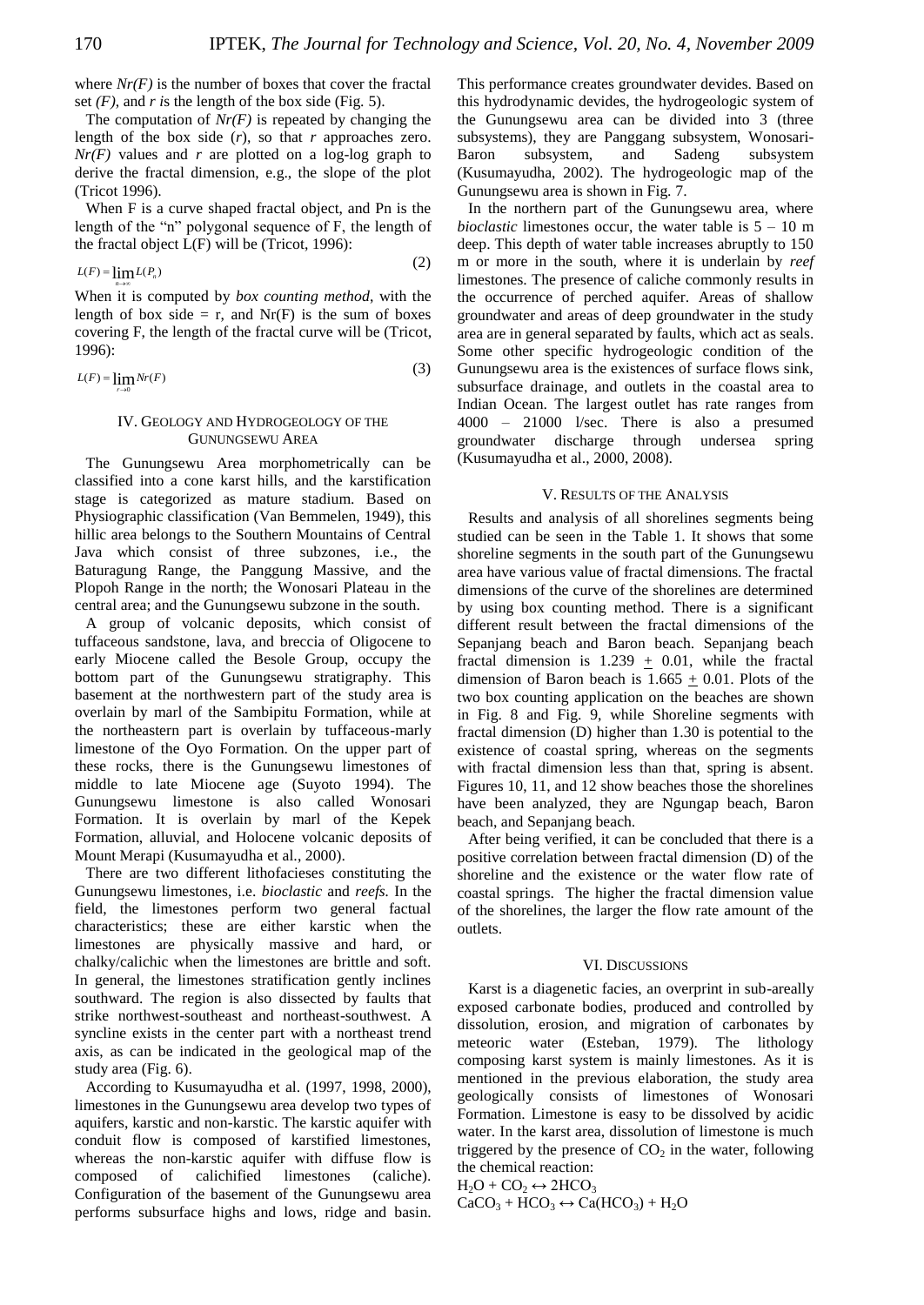$CaHCO<sub>3</sub> + H<sub>2</sub>O \leftrightarrow Ca<sup>2+</sup> + (HCO<sub>3</sub>) + H<sub>2</sub>O \leftrightarrow Ca<sup>2+</sup> +$  $(HCO_3) + CO_3^2 + H_2O$ 

Groundwater flow in the karst terrain is not controlled by Darcy's law, due to its conduit flow type, while Darcy works with diffuse flow. When water flows in such a conduit or channel, it tends to move with high velocity and turbulent. In this case, erosion of limestone by the moving water will be more intensively to occur than that of dissolution process. After the erosion process, limestone particle transported by the moving water will be dissolved.

The existence of springs at the coast with fractal dimension higher than 1.300, in the study area is interesting to be discussed. As a fractal object, shoreline geometry belongs to two-dimensional self affine fractal (Kusumayudha, 2005). This kind of fractal can be classified into statistical fractal, and therefore to determine the dimension, box counting method is appropriate. As a curve geometry, shoreline segment with fractal dimension higher than 1.300 displays more complex curvature. In fractal, it is usually identified that the higher in dimension value, the more complex the geometry of the object. Concerning the shoreline with complex geometry, in the field, it is representing irregular and steep cliff, as shown by Baron and Ngungap beaches (Fig. 10 and Fig.11). The geometry of these shorelines is interpreted originally formed by interaction of wave's abrasion and fresh water discharge erosion. The results are irregular cliff shape. On the other hand, the steep cliff is created by uplifting process and accelerated by abrasion.

When there is no existence of fresh water discharge through spring, erosion process of the limestone will be only come from the sea side, making the geometry of the shoreline relatively regular or straight (Fig. 12). On the other hand when the erosion process comes from both sea side and land side, there will be force from the sea, and some action from the land direction. This is why the geometry then becomes to be more complex.

The irregularity of the shoreline shape is also correlated to the amount of water discharge of the spring. As mentioned above, water moving in the channel system is rather eroding than dissolving. The higher the speed and the larger the amount of flowing water, the more intensive erosion process, and bring about the shape of the mouth of the spring more rough or uneven.

### VII. CONCLUSION

- 1. Fractal geometry analysis is able to be applied to quantify the shape of shoreline in the coastal part of the Gunungsewu karstic area, Indonesia. The fractal dimension of the shoreline in the study area ranges from  $1.230 \pm 0.01$  to  $1.665 \pm 0.01$ .
- 2. On the shoreline segments with fractal dimension (D) higher than 1.300 spring is present, whereas on the segments with fractal dimension less than 1.300 spring is absent. Therefore it can be concluded that in the Gunungsewu Area, there is a correlation between the fractal dimension value of shoreline of a coast and the existence of spring.
- 3. At Ngobaran Ngrenean shoreline with fractal dimension (D) =  $1.382 \pm 0.01$ , there is spring with

200 l/sec flow rate; at western of Teluk Baron,  $D =$  $1.469 + 0.01$ , there is spring with 300 l/sec flowrate; at Slili,  $D = 1.324 + 0.01$ , there is spring with 50-200 l/sec flow rate; at Sundak,  $D = 1.317 + 0.01$ , there is spring with 50-200 l/sec flow rate; at Baron beach,  $D = 1.665 + 0.01$ , there is spring with 9000 l/sec flow rate; and at Ngungap-Sadeng beach,  $D =$  $1.630 + 0.01$ , there is spring with  $>5000$  l/sec flow rate. Therefore it can be stated that the fractal dimension of shoreline correlates to the flow rate of the existing spring. The higher the fractal dimension, the larger the amount of spring flow rate.

#### **REFERENCES**

- [1] A. Bunde and S. Havlin, 1994, "Fractals in science", Springer *Verlag,* p 298.
- [2] Esteban M. 1996. "Karst system from prospect to reservoir", *Carbonates International Ltd.*
- [3] S. B. Kusumayudha, Zen M.T., Notosiswoyo S., and Gautama R.S., 1997, "Fractal analysis of river Oyo flow in the Southern Mountains Central Java, a Lithologic and Geologic Structure Control‖. *Jurnal Teknologi Mineral* Vol. IV. 2, pp 71-86.
- [4] S. B. Kusumayudha, Zen M.T., Notosiswoyo S., and Gautama R.S., 1997, "Identification of fractal pattern on underground river and surface topography of Karstic limestones in the Southern Mountains, Central Java‖, *Proceedings of the 22nd Scientific Annual Meeting of HAGI,* pp 176-179.
- [5] S. B. Kusumayudha, Zen M.T., Notosiswoyo S., and Gautama R.S., 1998, "Study on carbonate rocks distribution based on their fractal characteristics, valley pattern, and secondary porosity", *Jurnal Teknologi Mineral* Vol. V.1, pp 21-28.
- [6] S. B. Kusumayudha, Zen M.T., Notosiswoyo S., and Gautama R.S., 2000, "Fractal analysis of the Oyo river, Cave system, and topography of the Gunungsewu Karst area, Central Java, Indonesia‖. *Hydrogeology Journal,* Vol. 8, pp 271 – 278.
- [7] S. B. Kusumayudha, 2002, "Sistem hidrogeologi Gunungsewu", *Prosiding Sumberdaya Geologi Daerah Istimewa Yogyakarta dan Jawa Tengah,* Ikatan Ahli Geologi Indonesia (IAGI) Pengda DIY-Jateng, pp 130 – 141.
- [8] S. B. Kusumayudha S.B, 2004, "The application of fractal geometry analysis to groundwater exploration", *Research Basin and Hydrological Planning,* A. A. Balkema.
- [9] S. B. Kusumayudha, 2005, "The beauty of fracral in Farst system case study Gunungsewu area, Central Java, Indonesia". *Proceedings of International Conference of Women Engineers and Scientists*, Seoul.
- [10] S. B. Kusumayudha, 2008, "The use of fractal geometry as an alternative method to groundwater resource exploration", *Inaugural Speech*, UPN Veteran Yogyakarta Press.
- [11] Mandelbrot B.E, 1983, "The fractal of nature", *Springer Verlag*, p 468.
- [12] Peitgen H.O., Jurgens H., and Saupe D. 1992. "Fractal for the classroom: part one introduction to frcatals and chaos, *Springer Verlag,* p 450.
- [13] M. Sahimi, and Y.C. Yortsos, 1990, "Applications of fractal geometry to porous media : A review", SPE 20476 Paper.
- [14] Sukmono S., 1996, "Fractal analysis on seismicity of the active fault of Sumatra", Proceedings of HAGI Annual Meeting XX.
- [15] Suyoto, 1994. "Stratigraphic sequence of the Gunungsewu carbonates‖, *Proceedings of IAGI Annual Meeting XXIII.* Vol. 1, pp 19-32.
- [16] Tricot C, 1996, "Curves and fractal dimension", *Springer Verlag,* pp. 323.
- [17] Turcotte D.L., 1993, *Fractals and chaos in Geology and Geophysics,* Cambridge University Press, pp. 221.
- [18] Van Bemmelen R.W., 1949, "The geology of Indonesia", IA, Martinus Nijhoff The Hague, pp. 792.
- [19] Xie H, 1993, "Fractals and rock mechanics", A.A. Balkema, pp. 453.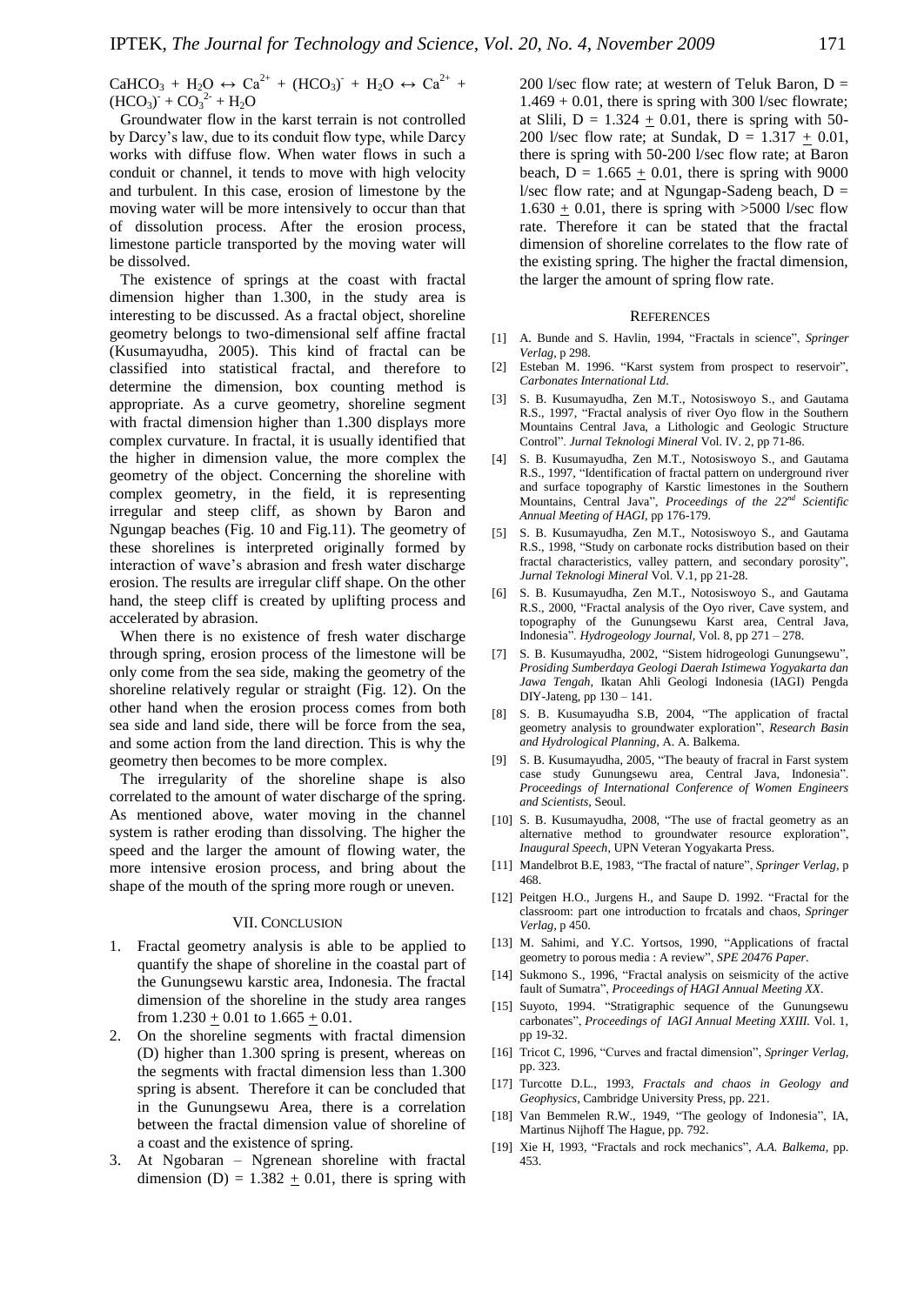

Fig. 1. Location map of the study area



Fig. 2. Air photograph 1 : 30,000 scale, showing fractal shorelines of Baron beach (1) and western Wediamba beach (2)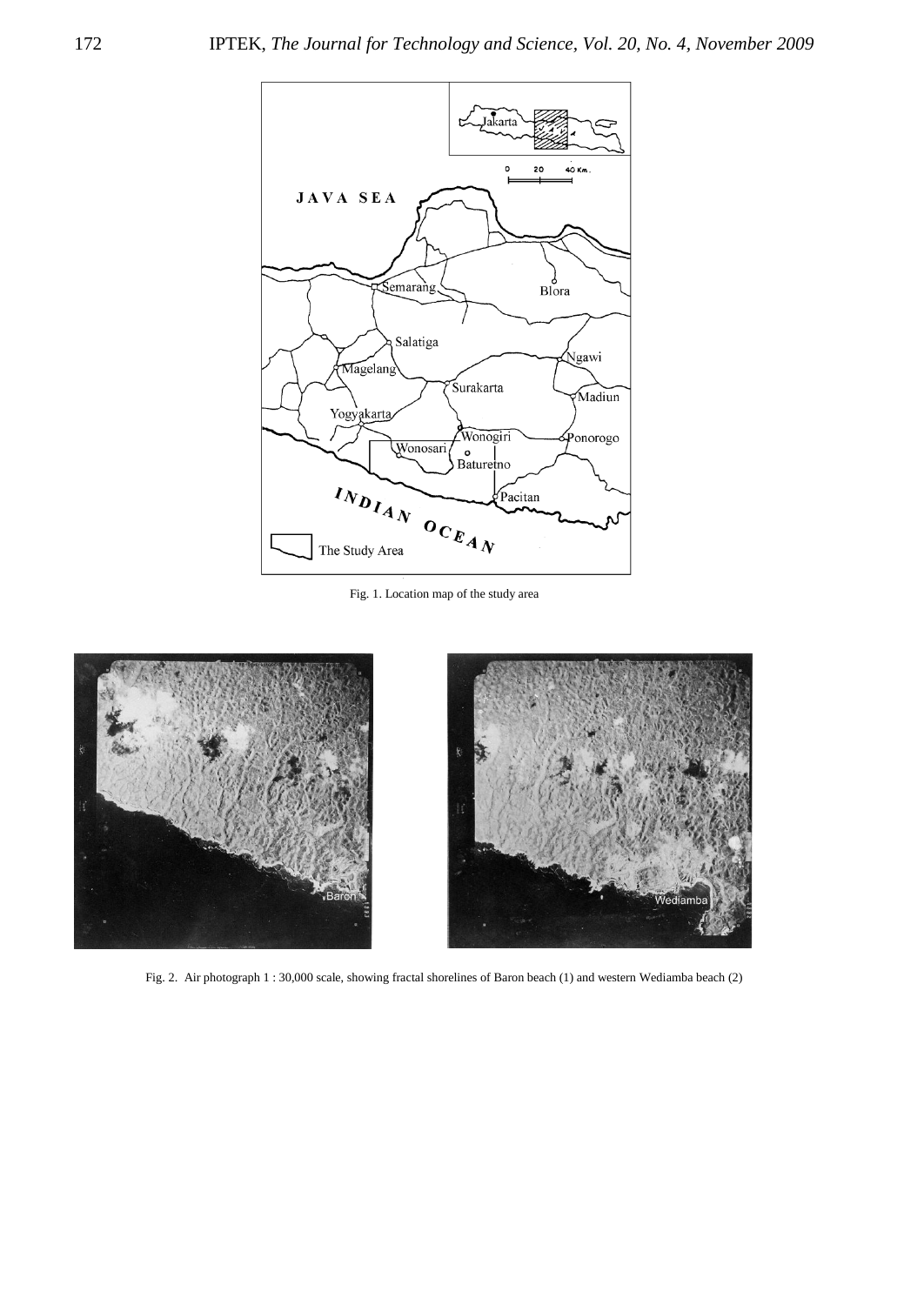

Fig. 3. Shoreline of Baron beach and the surrounding area that shows fractal geometry phenomenon



Fig. 4. A model of self similar fractal: Tree branches [11]



Fig. 5. A curve in box counting method,  $Nr(F) = 19$  (the number of boxes that cover the fractal set  $(F)$ ), and  $r = 1$  cm (the length of the box side)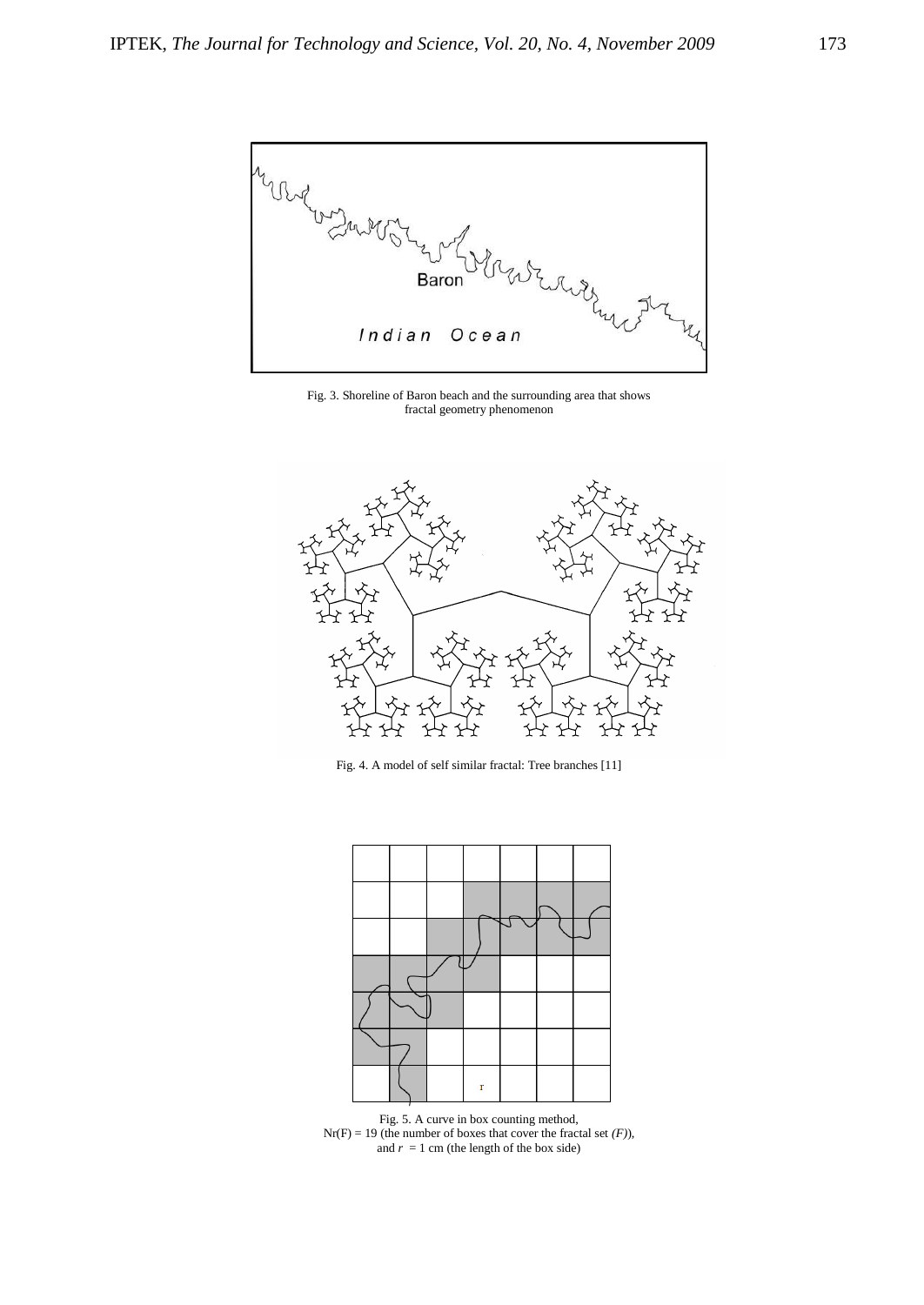

Fig. 6. Geologic map of the Gunungsewu area [7]



Fig. 7. Hydrogeologic map of the Gunungsewu Area [7]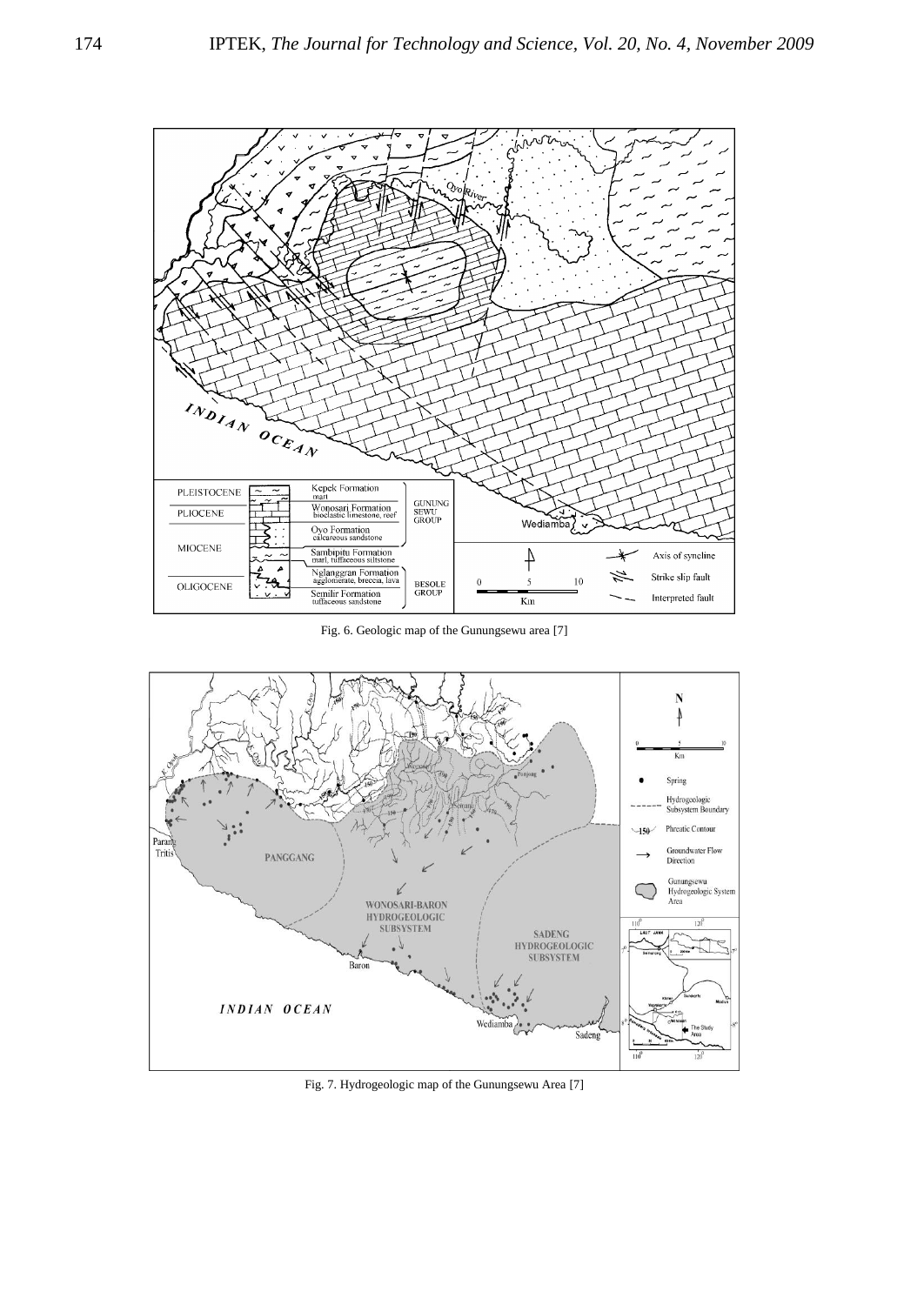



Fig. 8. Plots result of box counting method for Sepanjang shoreline Fig. 9. Plots result of box counting method for Baron shoreline

TABLE 1. FRACTAL DIMENSIONS OF THE SHORELINES AND THE EXISTENCE OF COASTAL SPRINGS

| Segment        | Location                    | <b>Frctal Dimension</b> | Spring  | Rate $(l/sec)$           | Remarks   |
|----------------|-----------------------------|-------------------------|---------|--------------------------|-----------|
| 1              | Teluk Becici                | $1.230 + 0.01$          | absent  |                          | verified  |
| 2              | Teluk Pule - Gebangkara     | $1.284 + 0.01$          | absent  |                          | verified  |
| 3              | Teluk Nunggah - Karangtelu  | $1.445 + 0.01$          | present | $\overline{\cdot}$       | presummed |
| $\overline{4}$ | Teluk Nguluran - Langkap    | $1.354 + 0.01$          | present | $\overline{\mathcal{L}}$ | presummed |
| 5              | Ngobaran - Ngrenean         | $1.382 + 0.01$          | present | 200                      | verified  |
| 6              | Teluk Baron - western coast | $1.469 + 0.01$          | present | 300                      | verified  |
| 7              | Kukup - Spanjang - Drini    | $1.239 + 0.01$          | absent  |                          | verified  |
| 8              | Watulawang                  | $1.315 + 0.01$          | present | $\overline{\cdot}$       | presummed |
| 9              | Watulawang - Wediamba       | $1.308 + 0.01$          | present | $\overline{\phantom{a}}$ | presummed |
| 10             | Wediamba – western coast    | $1.365 + 0.01$          | present | $\overline{\cdot}$       | presummed |
| 11             | Eastern coast of Wediamba   | $1.355 + 0.01$          | present | $\gamma$                 | presummed |
| 12             | Ngungap - Sadeng            | $1.630 + 0.01$          | present | > 5000                   | verified  |
| 13             | Eastern coast of Sadeng –   | $1.448 + 0.01$          | present | ?                        | presummed |
|                | Tanjung Dadapan             |                         |         |                          |           |
| 14             | Slili                       | $1.324 + 0.01$          | present | $50 - 200$               | verified  |
| 15             | Sundak                      | $1.317 + 0.01$          | present | $50 - 200$               | verified  |
| 16             | Baron Beach                 | $1.665 + 0.01$          | present | 9000                     | verified  |
|                |                             |                         |         |                          |           |



Fig. 10. Ngungap Beach, fractal dimension  $1.630 \pm 0.01$ , potential for the occurrence of coastal spring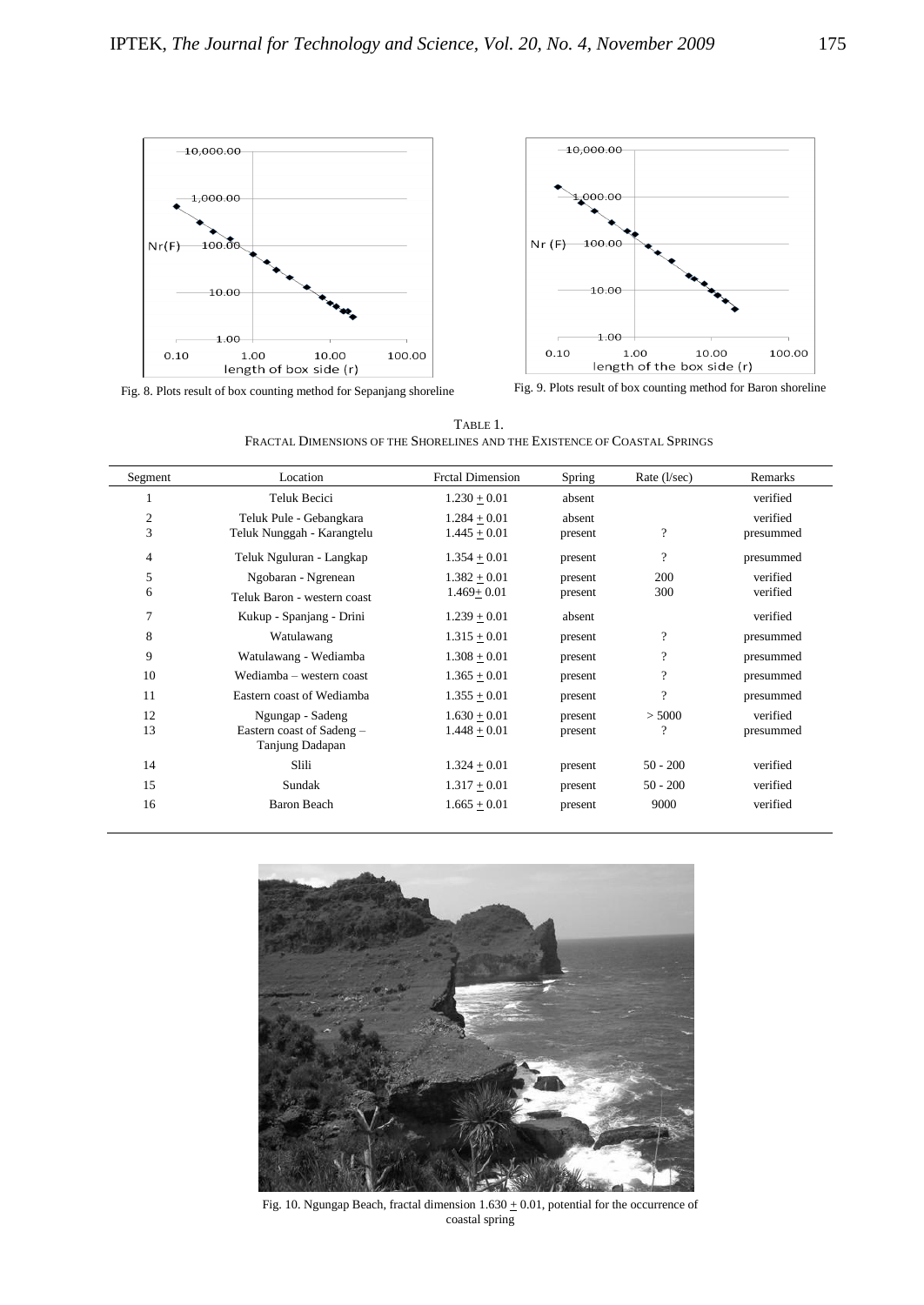

Fig. 11. Baron Beach, fractal dimension  $1.665 \pm 0.01$ , there is spring with 9000 l/sec rate in the dry season, and 22000 l/sec in the wet season



Fig. 12. Sepanjang Beach, fractal dimension 1.239  $\pm$  0.01, no coastal spring